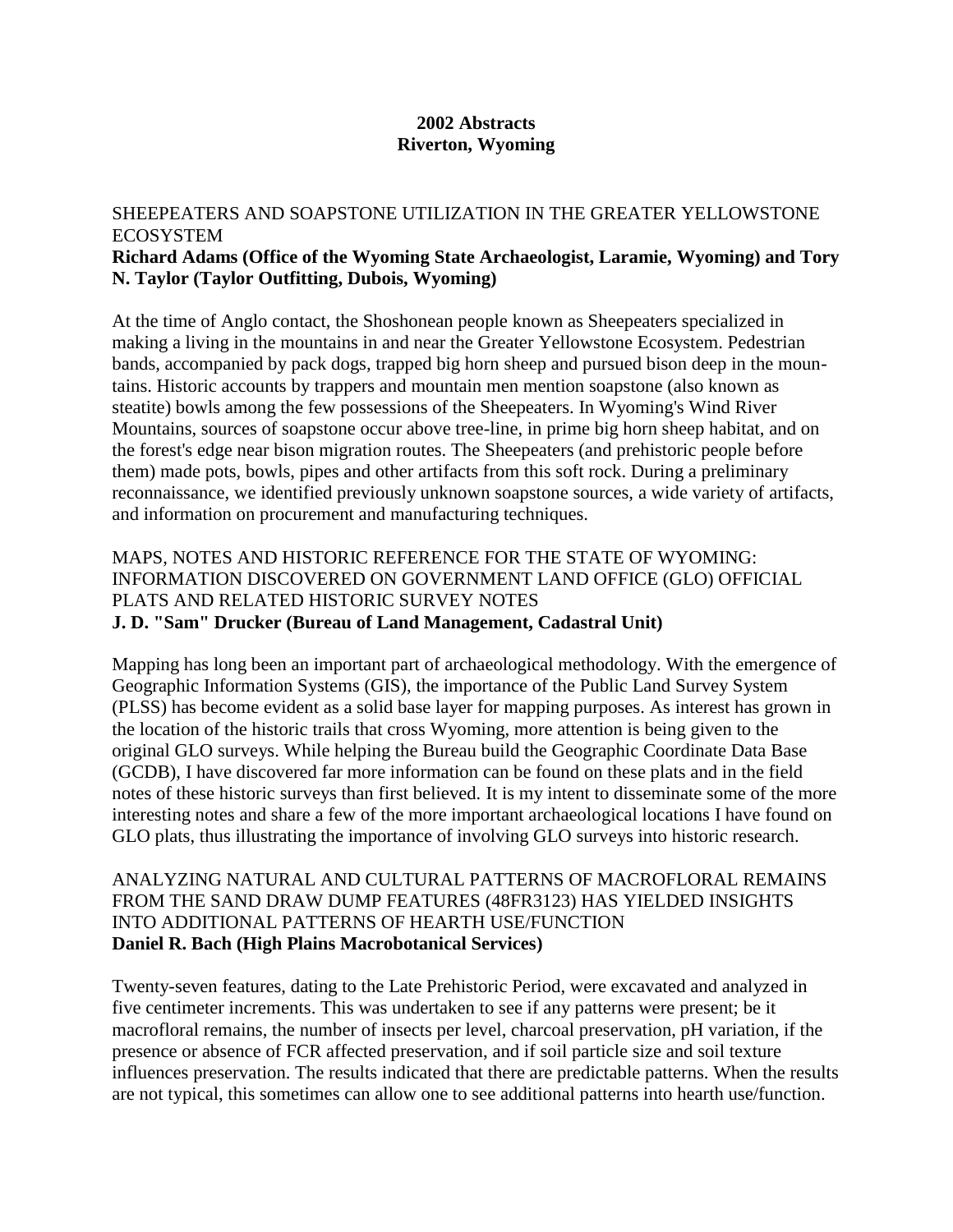## FREDERICK: A LATE PALEOINDIAN COMPONENT AT THE HELL GAP SITE, LOCALITY I

#### **Allison Byrnes (Department of Anthropology, University of Wyoming)**

In this paper, I will discuss my examination of the flaked stone assemblage from the late Paleoindian Frederick component at the Hell Gap site (48 GO 305), Locality I. As little is currently known of the Frederick complex specifically and of late Paleoindian manifestations in general, a description and characterization of this large assemblage is pertinent to discussions of late Paleoindian adaptations on the Plains and elsewhere. I will clarify some issues concerning the spatial, stratigraphic, and cultural aspects of the Frederick component, with an emphasis on using refitting and Minimum Analytical Nodule Analysis to identify types of tool production activities and the flow of materials and tools into and out of the site.

#### PRELIMINARY FINDINGS OF FAUNAL REMAINS RECOVERED FROM SOUTHSIDER SHELTER, BIGHORN COUNTY, WYOMING

## **Pamela M. Huter (Department of Anthropology, University of Wyoming)**

Preliminary analysis of faunal elements from Southsider Rockshelter in the western foothills of the Big Horn Mountains provides information as to possible animal species used by prehistoric inhabitants of the area. Initial investigations of the assemblage include element and species identification to attain minimum number of individuals and frequency of elements for each species to identify processes leading to presence of species. Additional notation of fetal specimens is addressed to discuss seasonal occupation of the site.

## THE FREMONT AND PLANT RESOURCES ALONG THE COLORADO WYOMING BORDER

## **A. Dudley Gardner and Barbara Clarke (Department of History, Western Wyoming College)**

Recent work in Wyoming, Utah, and Colorado is demonstrating the extent of maize agricultural may be extended into the canyons of the Green River. This paper will look at how the Fremont used plant resources along their northern frontier to extend their occupation northward. We will synthesize the results of recent excavations and surveys to explain the nature of Fremont agriculture north of the Gates of Ladore on the Green River.

## OVERVIEW OF POWDER RIVER BASIN ROCK ART **Mavis Greer and John Greer (Greer Services)**

Rock art sites occur infrequently in the Powder River Basin of Wyoming and Montana and are dominated by petroglyphs on sandstone formations. Sites in the Montana portion of the Basin are dominated by post-horse rock art, which also occurs on the Wyoming side of the line as evidenced by horse prints at the newly recorded SA Creek Petroglyphs. The Daly Petroglyph site at the northern end of the Basin in Wyoming is characterized by large incised figures dating after the bow and arrow, but mostly prior to white contact, and the southern Pinnacle Rocks site is dominated by shield figures of different styles and contexts. Additionally, we recently recorded the first petroglyph boulder in the region during an energy related survey. The general diversity